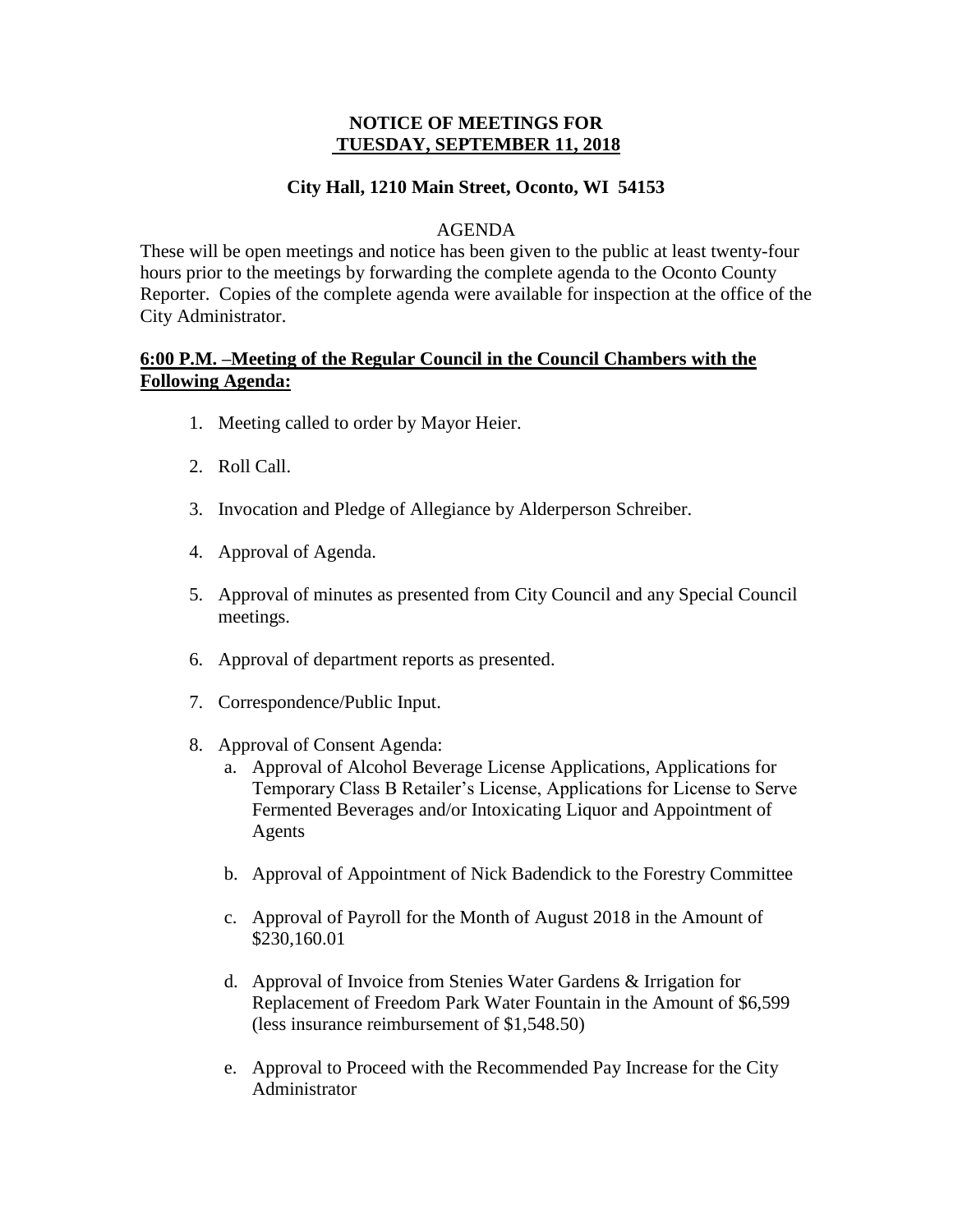9. Discussion/Recommendation/Action on the Following:

## **Recommendation from Building Inspection Ad-Hoc Committee:**

a. Amendment to Ordinance 15-1-83 – Sign Permit Fees

## **Recommendation from Park & Recreation Committee:**

b. Approval of Fee for Design Services for Holtwood Campground Bathroom/Shower/Laundry Facility (to be handed out at meeting)

### **Recommendations from Board of Public Works and Utility Commission:**

- c. Approval of Pay Request #6 from Dorner, Inc. for the Reconstruction of McDonald Street (to be handed out at the meeting)
- d. Approval of Pay Request #2 from Peters Concrete, Inc. for the Reconstruction of Lindsey Avenue and Washburn Avenue (to be handed out at the meeting)

### **Recommendation from Utility Commission:**

e. Approval of Quote from Stewarts Heating & Cooling in the Amount of \$10,495 to Replace the Rooftop Unit at the WWTP

### **Recommendations from Board of Public Works:**

- f. Approval of Final Pay Request from KCG Excavating for the Reconstruction of McDonald Street (to be handed out at the meeting)
- g. Approval of Invoice from Crack Filling Service in the Amount of \$25,000 for Crack Filling City Streets
- h. Approval of Wheel Tax for City of Oconto, Including Automobiles, Cycles, Trailers and Trucks
- i. Council may vote to convene into Closed Session at approximately 6:30 p.m., pursuant to notice duly given and as allowed by Wis. Stats. 19.85(1) (e) for the purpose of deliberating or negotiating the purchasing of public properties, the investing of public funds, or conducting other specified public business, whenever competitive or bargaining reasons require a closed session for the following items:
	- 1. Purchase of Property for the Reconstruction of Doran Avenue
- j. Council may vote to reconvene into Open Session at approximately 6:45 p.m. pursuant to notice duly given and as allowed by Wis. Stat. 19.85 (2) for discussion/recommendation from Closed Session.
- k. Action/Discussion on Matters from Closed Session